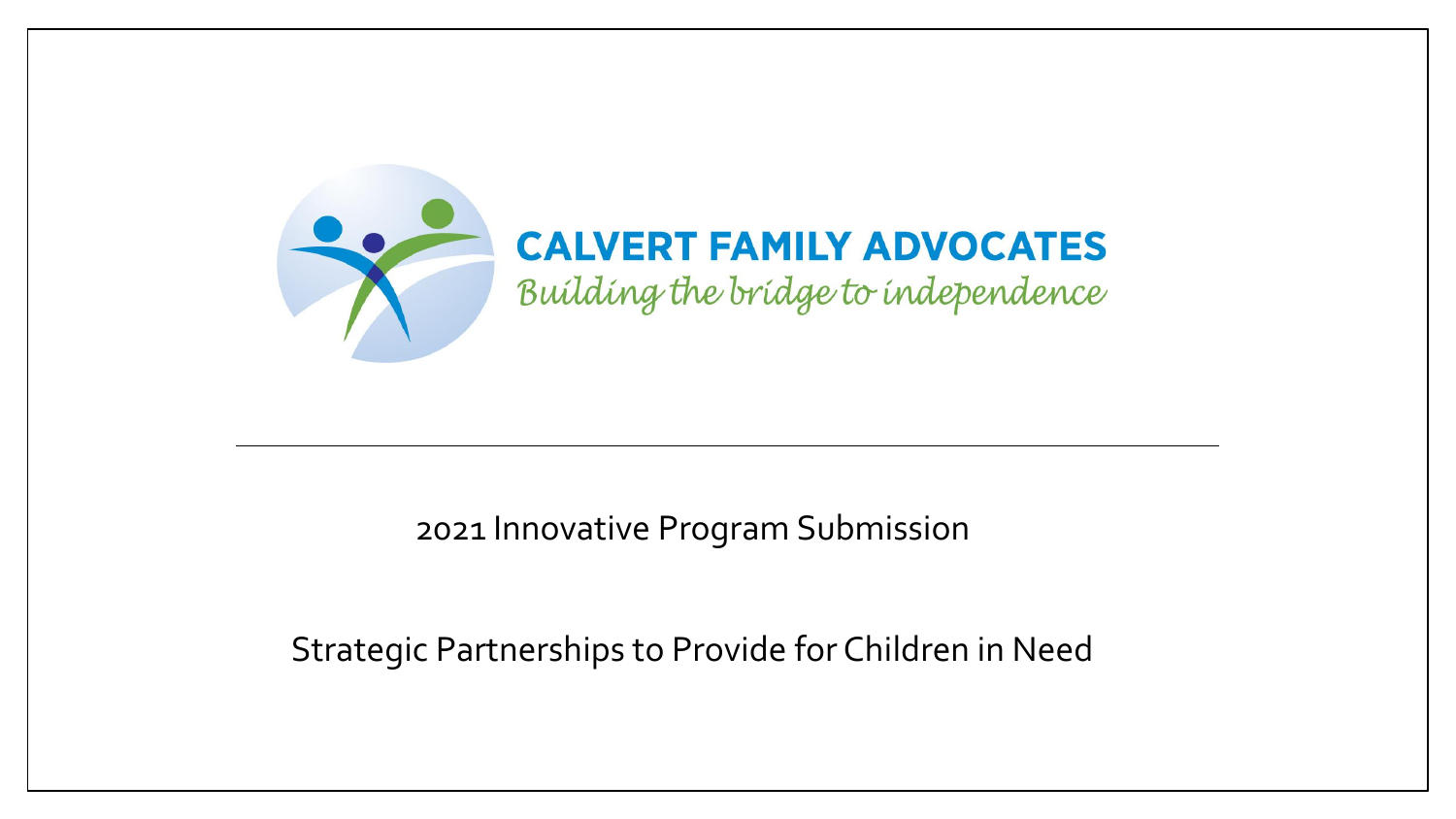Calvert Family Advocates established several partnerships within our community to provide assistance to CHILDREN in need:

- Calvert County Public Schools
- Students
- Local Businesses
- Enrichment Programs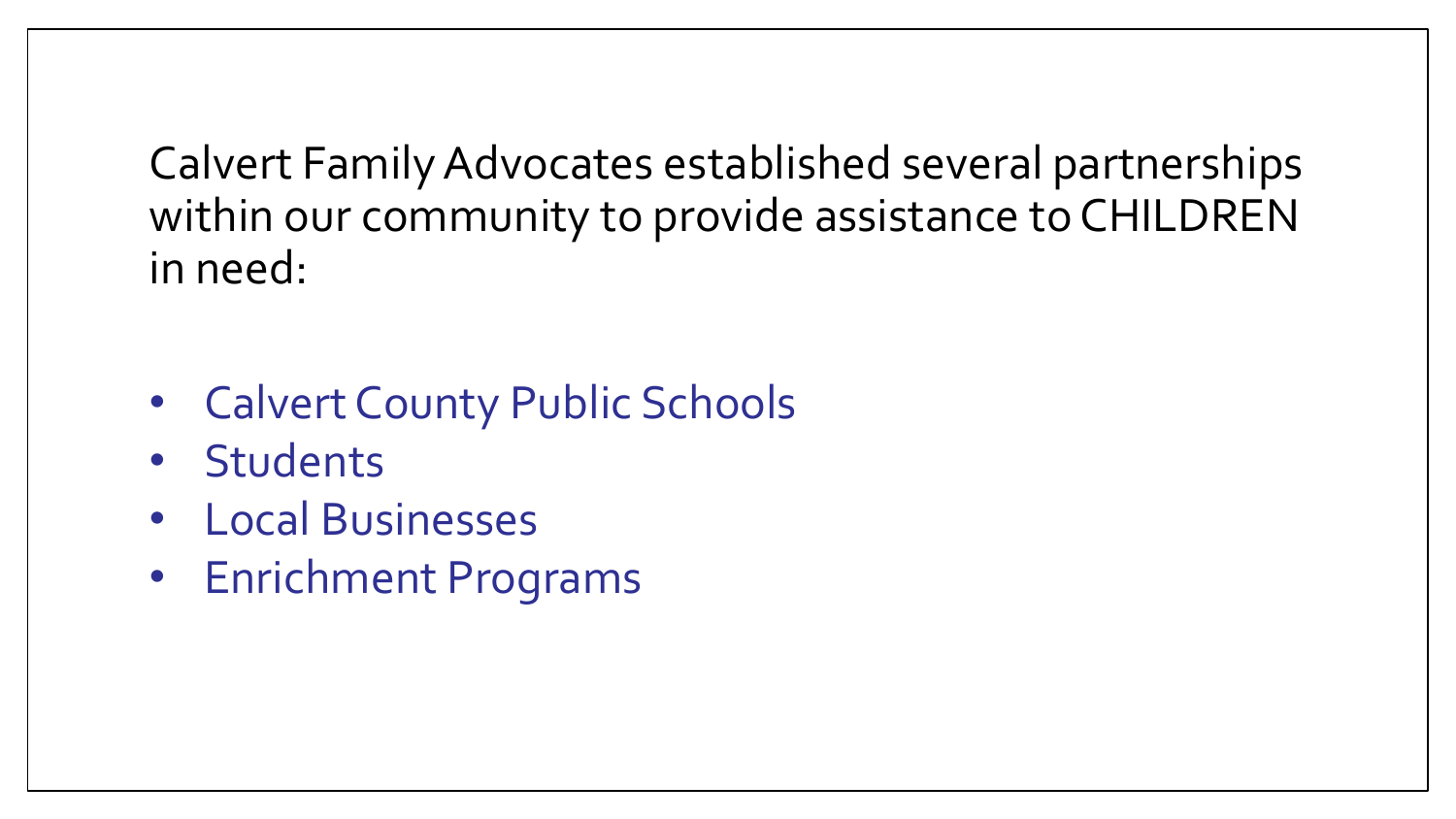# Partnership with Calvert County Public Schools

Channeled support for vulnerable students through CCPS McKinney-Vento Homeless and Foster Care Liaison, Tracy Loyd

Provided \$8,000 grant to be used for clothing, hygiene products, emergency purchases

Streamlined our client intake process to allow Ms. Loyd to submit applications directly to DSS

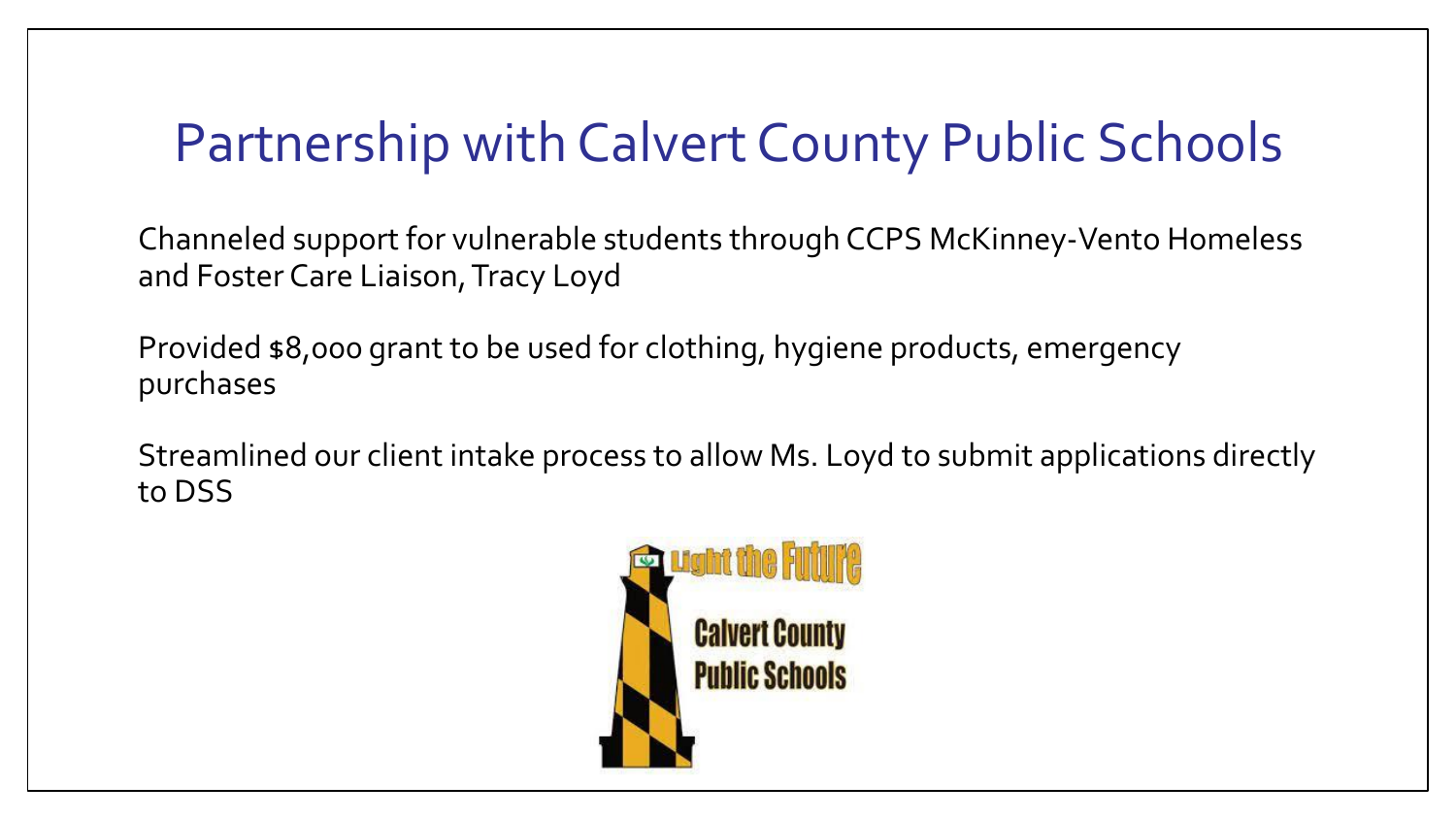## Partnership with Students

Northern High School's Student Government Association sock drive collected over 1,000 pairs of socks, infant to adult sizes.

Socks were distributed at Calvert County Community Resource Fair in October, and will be distributed at Calvert County's Point in Time homeless count next week.

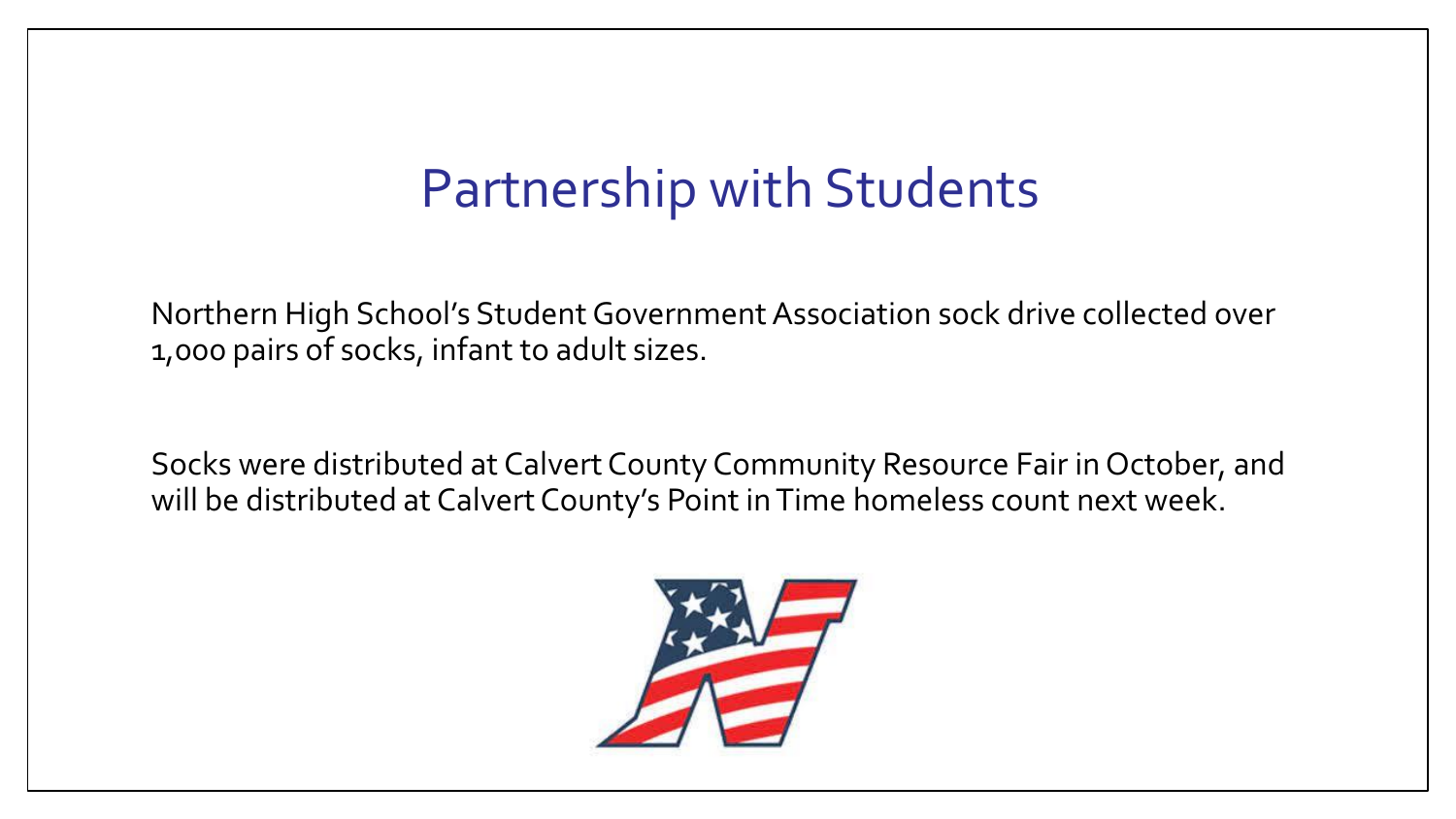## Partnerships with Local Businesses

Employees of RE/Max One (Fun Fact!), Maryland Trust Title, and law firm Davis, Upton, and Palumbo donated:

-148 backpacks -200 composition books and plastic folders

Employees of Truist Bank donated:

-43 pairs of sweatpants -150 pairs boys and girls underwear -40 t-shirts -4 belts -13 pairs of shoes -96 pairs of socks